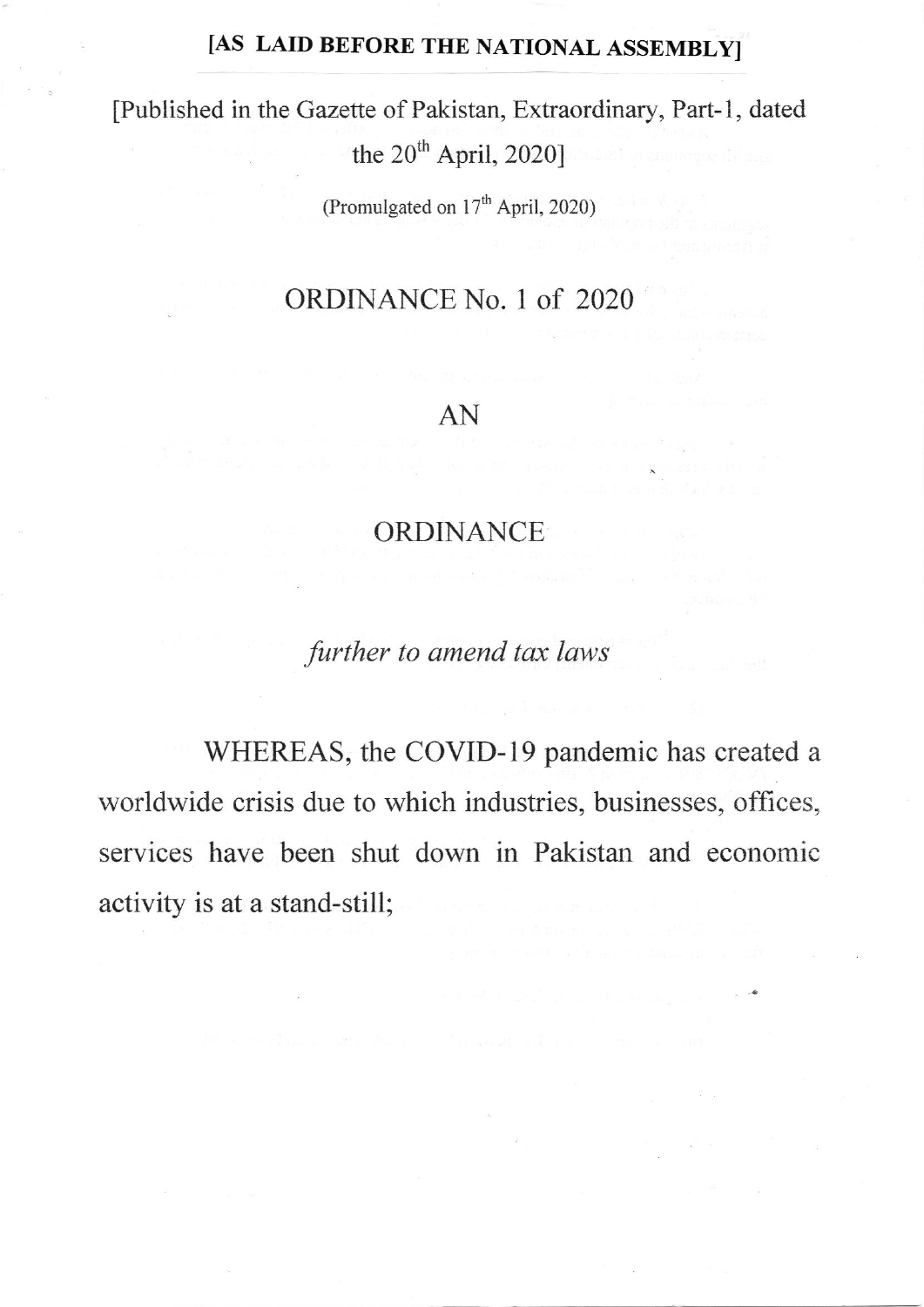AND VHEREAS, the said situation has adversely affected Pakistan's economy and all segments of its society and population are suffering economic hardship:

AND WHEREAS, in the existing circumstances, the poor and most vulnerable segments ofthe population, including the daily wagers in Pakistan are at most risk of suffering and facing danger to their livelihood;

AND WHEREAS, in order to protect and revive the economy of Pakistan, it is essential and critical to give incentives for revival of the construction industry with certain conditions as provided for in this Ordinance;

AND WHEREAS it is expedient to amend certain tax laws for the purposes hereinafter appearing;

AND WHEREAS, the Senate and the National Assembly are not in session and the President of the Islamic Republic of Pakistan is satisfied that circumstances exist which render it necessary to take immediate action;

NOW, THEREFORE, in exercise of the powers conferred by clause (1) of Article 89 of the Constitution of the Islamic Republic of Pakistan, the President of the Islamic Republic of Pakistan is pleased to make and promulgate the following Ordinance: -

1. Short title and commencement.  $-(1)$  This Ordinance shall be called the Tax Laws (Amendment) Ordinance, 2020.

(2) It shall come into force at once.

2. Amendment in the Finance Act, 1989.—In the Finance Act, 1989  $(V of 1989)$ , in section 7, after sub-section (10), the following new sub-section shall be inserted namely:-

> "(11) Sub-section (l) shall eease to apply from the date of commencement of the Tax Laws (Amendment) Ordinance, 2020.".

3. Amendments in the Income Tax Ordinance, 2001 (Ordinance XLIX of 2001).—In the Income Tax Ordinance, 2001 (XLIX of 2001), the following further amendments shall be made, namely:-

(1) in section 2, in clause  $(29C)$ ,—

(a) in sub-clause (a), in para (iv), the word "and" shall be omitted; and